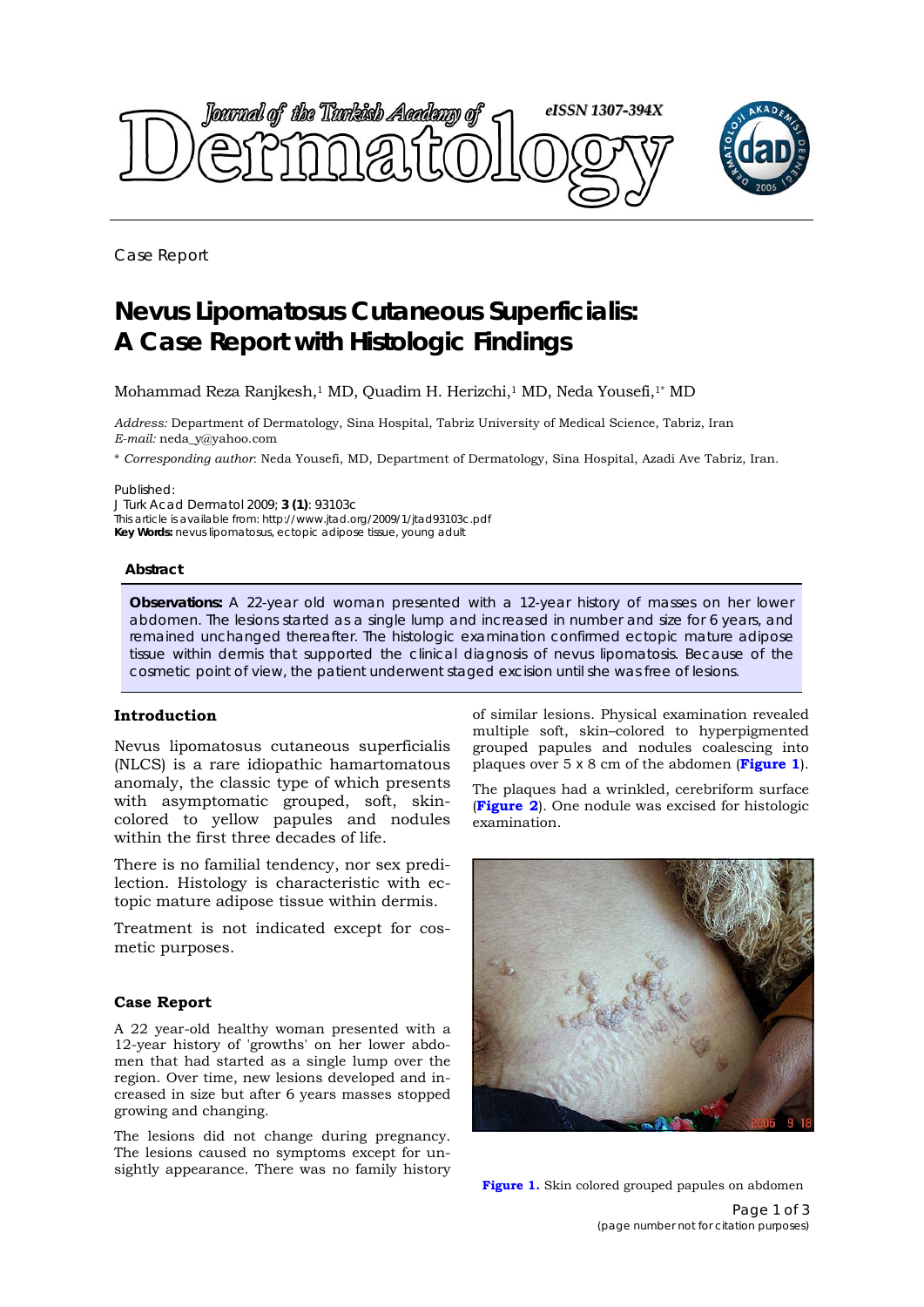*J Turk Acad Dermatol* 2009; **3 (1)**: 93103c. http://www.jtad.org/2009/1/jtad93103c.pdf



**Figure 2.** The plaques presented<br>with cerebriform surface

The epidermis was normal to slightly papillomatous and there were aggregates of mature adipocytes in the deep dermis (**Figure 3** and **Figure 4**). These findings supported the clinical diagnosis of nevus lipomatosus. Staged excision was performed for the patient until the lesion was completely removed.

# **Discussion**

NLCS is a rare idiopathic hamartomatous anomaly with ectopically situated mature adipocytes within the dermis [**1**]. Clinically there are two types. The classic (or multiple) type [**2**] usually presents within the first 3 decades of life with clusters of soft, fleshy skin colored or yellow nodules having either smooth and wrinkled or cribriform and *peau d'orange* appearance, located most commonly on the lower trunk, especially on the back, buttocks or hips or abdomen, and on the upper posterior thighs [**1, 3, 4, 5**]. Rare involvement of the face [**6**] or scalp [**7**] have been reported. They are generally present at birth, but may first appear during childhood or adolescence [**4, 8**].

They are almost invariably asymptomatic, although occasionally ulceration may occur [**9**]. The solitary form of NLCS usually appears during the third to sixth decades of life as a single papule or nodule without a favoured location [**3, 10, 11**]. There is no evidence of a familial tendency or sex predilection in either clinical type [**3**]. There are reports of coexisting café-au-lait macules, leukodermic spots, over lying hyper trichosis, and comedo like alteration[**3, 12**].

A recent report described a giant NLCS with



**Figure 3.** Slight papillomatosis in the epidermis (HE)

multiple folliculosebaceous cystic hamartomas and dermoid cysts [**13**]. A case of NLCS with localized scleroderme like appearance has been reported [**14**]. The differential diagnosis before biopsy may include old nevocellular nevi, sebaceous nevus, neurofibromas, connective tissue nevi, epidermal nevi, lipomas, acrochordones, focal dermal hypoplasia, lipoblastomatosis and Michelin tire baby syndrome. Histology reveals groups of ectopic mature adiocytes between the collogean bundles in the dermis with no connection of these adipocytes with the subcutaneous fat [**3**]. Similar dermal collections of the adipose tissue may occure as a component of intradermal melanocytic naevi [**3**], and in pedunculated lipofibroma [15]. To date, there have been no reports of malignant degeneration and recurrences are extremely rare, so treatment is not medically necessary [**3**].

For cosmetic purposes, surgical excision is the best choice [**3, 16**].



**Figure 4.** Mature adipocytes in the deep dermis (HE)